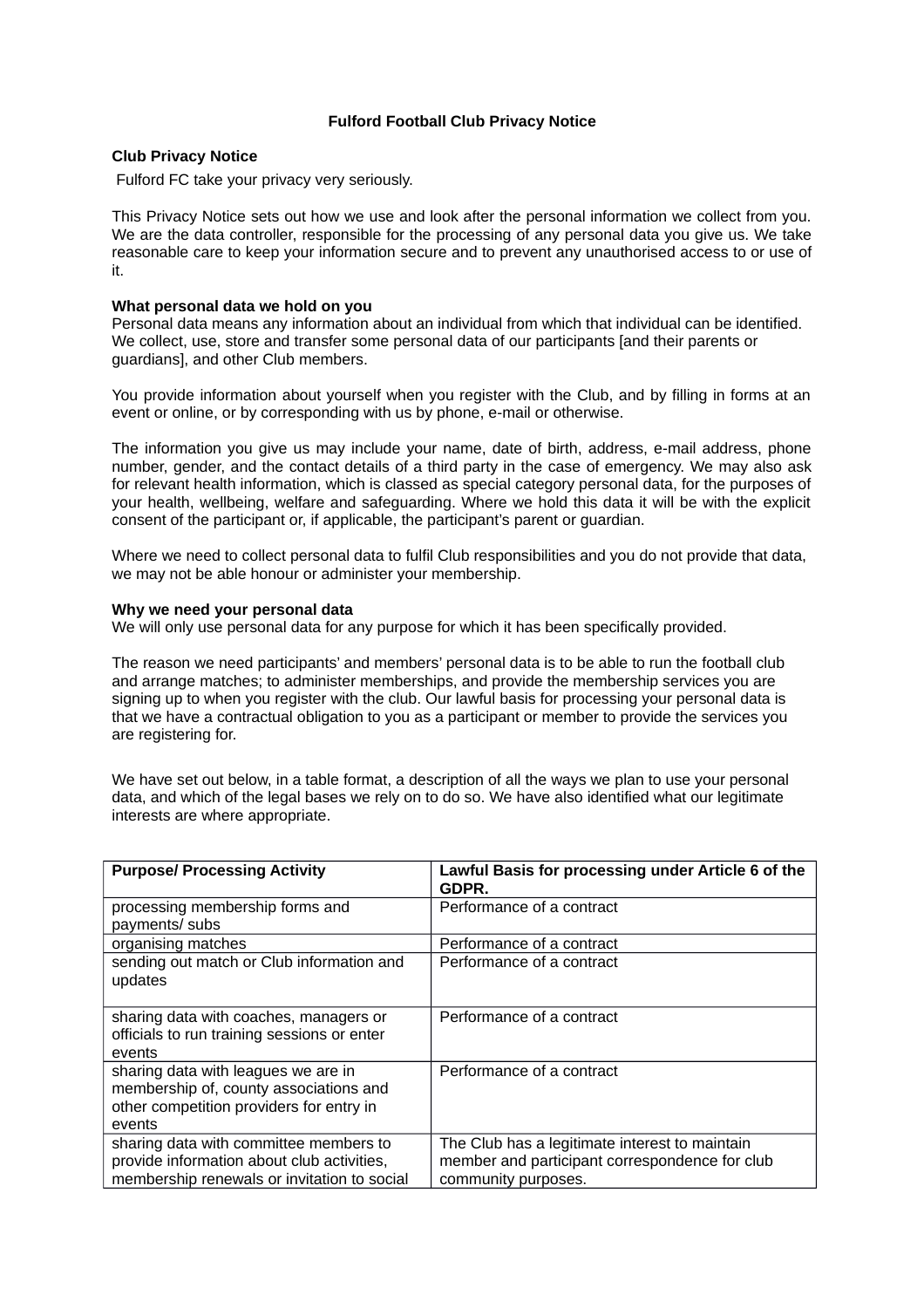| events                                                                                                                |                                                                                                                                                                                                                                                            |
|-----------------------------------------------------------------------------------------------------------------------|------------------------------------------------------------------------------------------------------------------------------------------------------------------------------------------------------------------------------------------------------------|
| sharing data with third party service or facility<br>providers                                                        | The Club has a legitimate interest to run the<br>organisation efficiently and as it sees fit. Provision of<br>some third party services is for the benefit of the<br>Club, participants and its members.                                                   |
| sharing anonymised data with a funding<br>partner as condition of grant funding e.g.<br><b>Local Authority</b>        | The Club has a legitimate interest to run the<br>organisation efficiently and as it sees fit. Application<br>for funding is a purpose that benefits the Club,<br>participants and its members.                                                             |
| publishing match and league results                                                                                   | Consent. We will only publish your personal data in a<br>public domain, including images and names, if you<br>have given your consent for us to do so. In the case<br>of children under the age of 13 then only with written<br>consent of parent/guardian |
| sending out marketing information such as<br>newsletters and information about<br>promotions and offers from sponsors | Consent. We will only send you direct marketing if<br>you are an existing member, participant or other<br>associated individual and you have not previously<br>objected to this marketing, or, you have actively<br>provided your consent.                 |
| To ensure we understand possible health<br>risks                                                                      | Consent. We will only process details on your<br>medical history with your consent.                                                                                                                                                                        |

# **Who we share your personal data with**

When you become a member of the Club, your information, if you are a coach or volunteer will be or if you are another participant may be (depending upon which league(s) your team plays in) entered onto the Whole Game System database, which is administered by the FA. We also pass your information to the County FA and to leagues to register participants and the team for matches, tournaments or other events, and for affiliation purposes.

We may share your personal data with selected third parties, suppliers and sub-contractors such as referees, coaches or match organisers. Third-party service providers will only process your personal data for specified purposes and in accordance with our instructions.

We may disclose your personal information to third parties to comply with a legal obligation; or to protect the rights, property, or safety of our participants, members or affiliates, or others.

The Club's data processing may require your personal data to be transferred outside of the UK. Where the Club does transfer your personal data overseas it is with the sufficient appropriate safeguards in place to ensure the security of that personal data.

## **Protection of your personal data**

We have put in place appropriate security measures to prevent your personal data from being accidentally lost, used or accessed in an unauthorised way, altered or disclosed.

## **How long we hold your personal data**

We keep personal data on our participants and members while they continue to be a participant or member or are otherwise actively involved with the Club. We will delete this data after a participant or member has left or otherwise ended their membership or affiliation, or sooner if specifically requested and we are able to do so. We may need to retain some personal data for longer for legal or regulatory purposes. The personal data that is stored on Whole Game System is subject to their privacy policy so we advise you review that policy together with this notice. If you would like your personal data to be deleted from Whole Game System then please contact them.

## **Your rights regarding your personal data**

As a data subject you may have the right at any time to request access to, rectification or erasure of your personal data; to restrict or object to certain kinds of processing of your personal data, including direct marketing; to the portability of your personal data and to complain to the UK's data protection supervisory authority, the Information Commissioner's Office about the processing of your personal data.